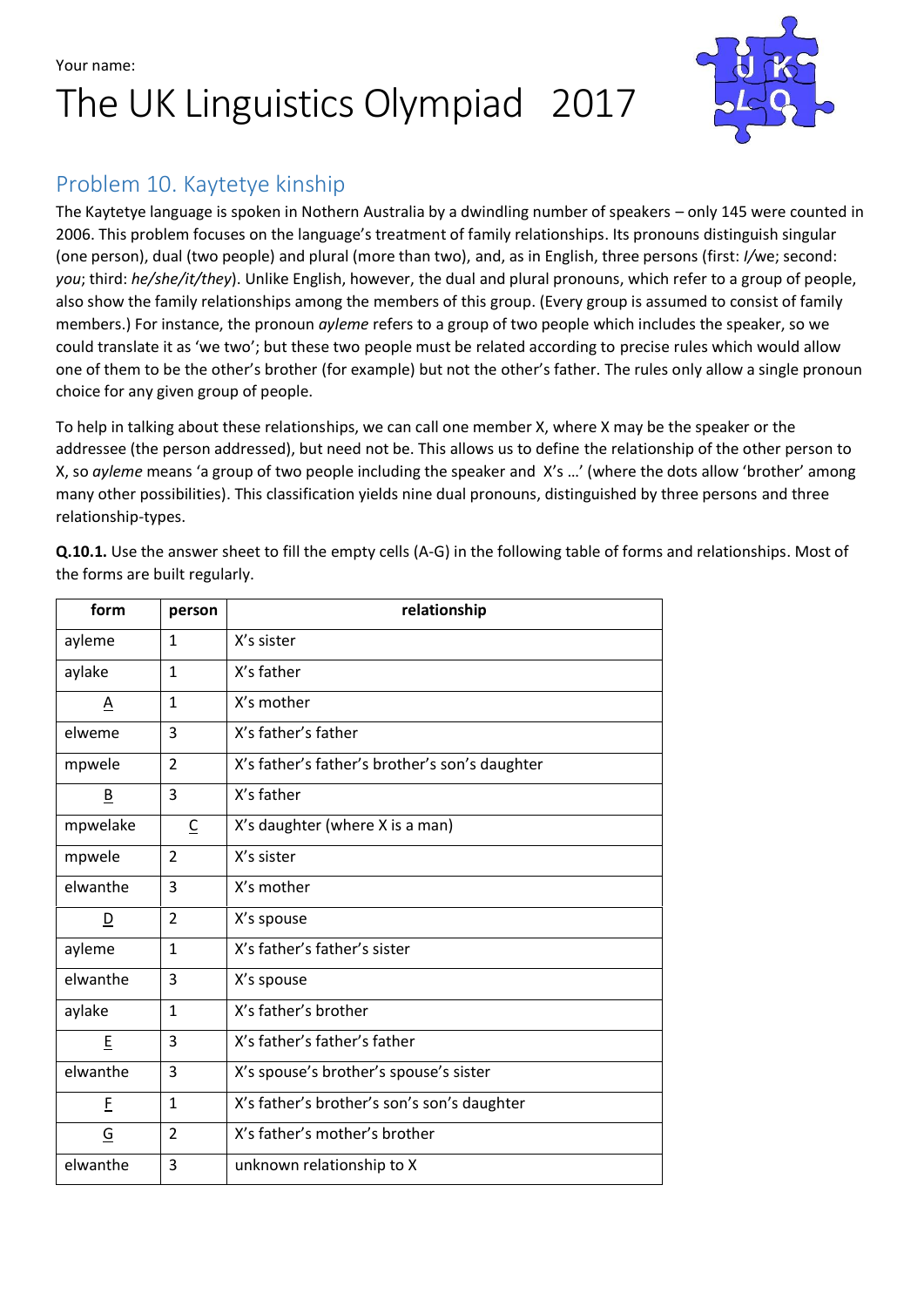## Your name: The UK Linguistics Olympiad 2017



**Q.10.2.** Plural pronouns follow similar rules. Use the answer sheet to fill gaps H-J in the next table.

| form                     | person        | relationship                          |
|--------------------------|---------------|---------------------------------------|
| aynangke                 | $\mathbf{1}$  | X's brother's son's son               |
| atake                    | 3             | X's father's sister                   |
| $\underline{\mathrm{H}}$ | 3             | X's father's father's father's father |
| atanthe                  | 3             | X's mother                            |
| I                        | 1             | X's daughter (where X is a man)       |
| errwangke                | $\mathcal{P}$ | X's sister                            |
| J                        | 1             | X's spouse's sister                   |
| errwake                  | $\mathcal{P}$ | X's father's brother                  |
| errwanthe                | $\mathcal{P}$ | X's mother's mother's mother          |

**Q.10.3.** Explain the word structure (morphology) and meaning of the Kaytetye pronouns. Feel free to use diagrams or formulae.

(This question will not be marked unless your scores for other questions put you in the top few.)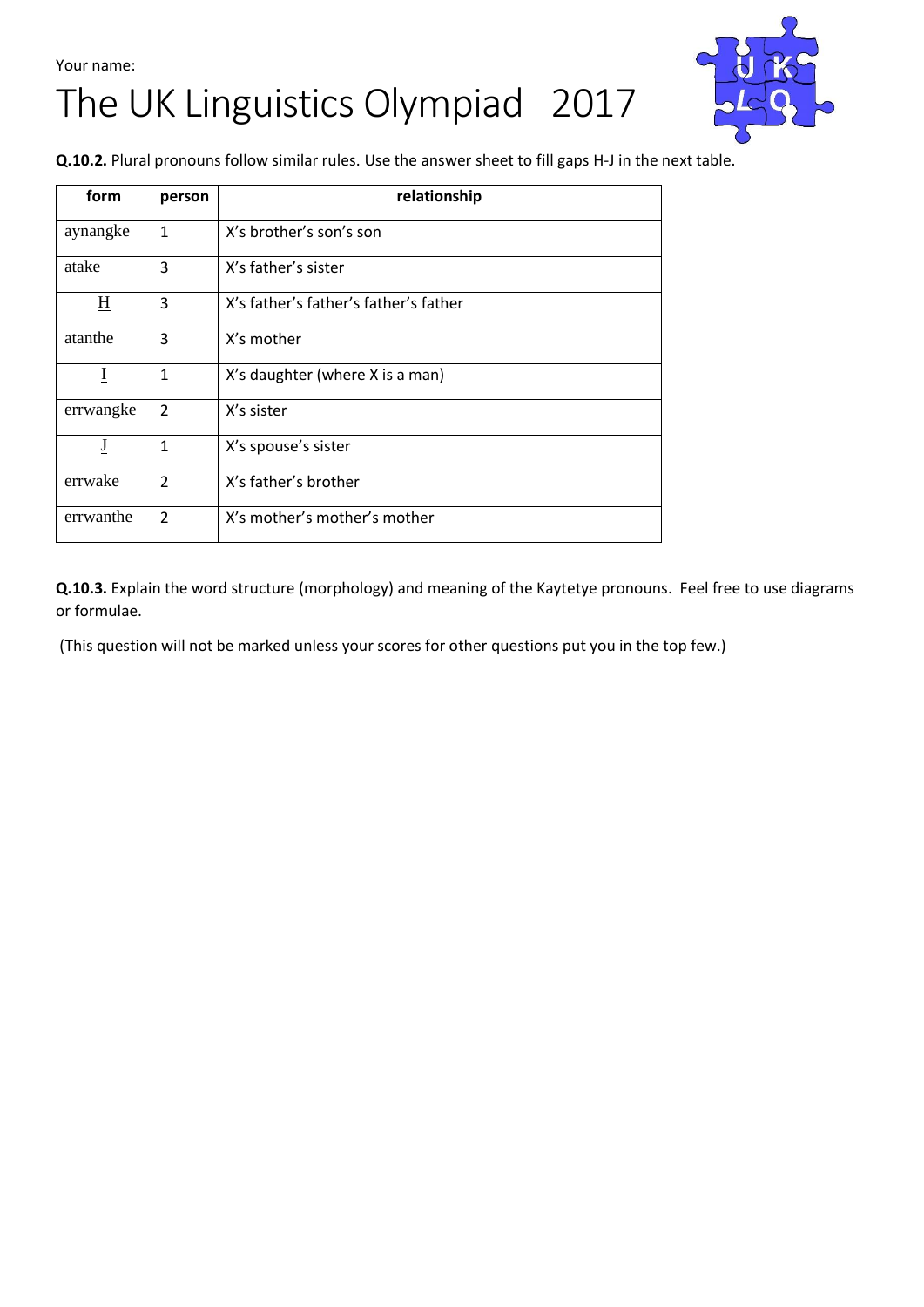Your name:

# The UK Linguistics Olympiad 2017



### Answer sheet for Problem 10. Kaytetye Q.10.1-2

| Α.  | В.       | J.      | <u>.</u> |
|-----|----------|---------|----------|
| . . | . .      | ⌒<br>u. | п.       |
| . . | <b>.</b> |         |          |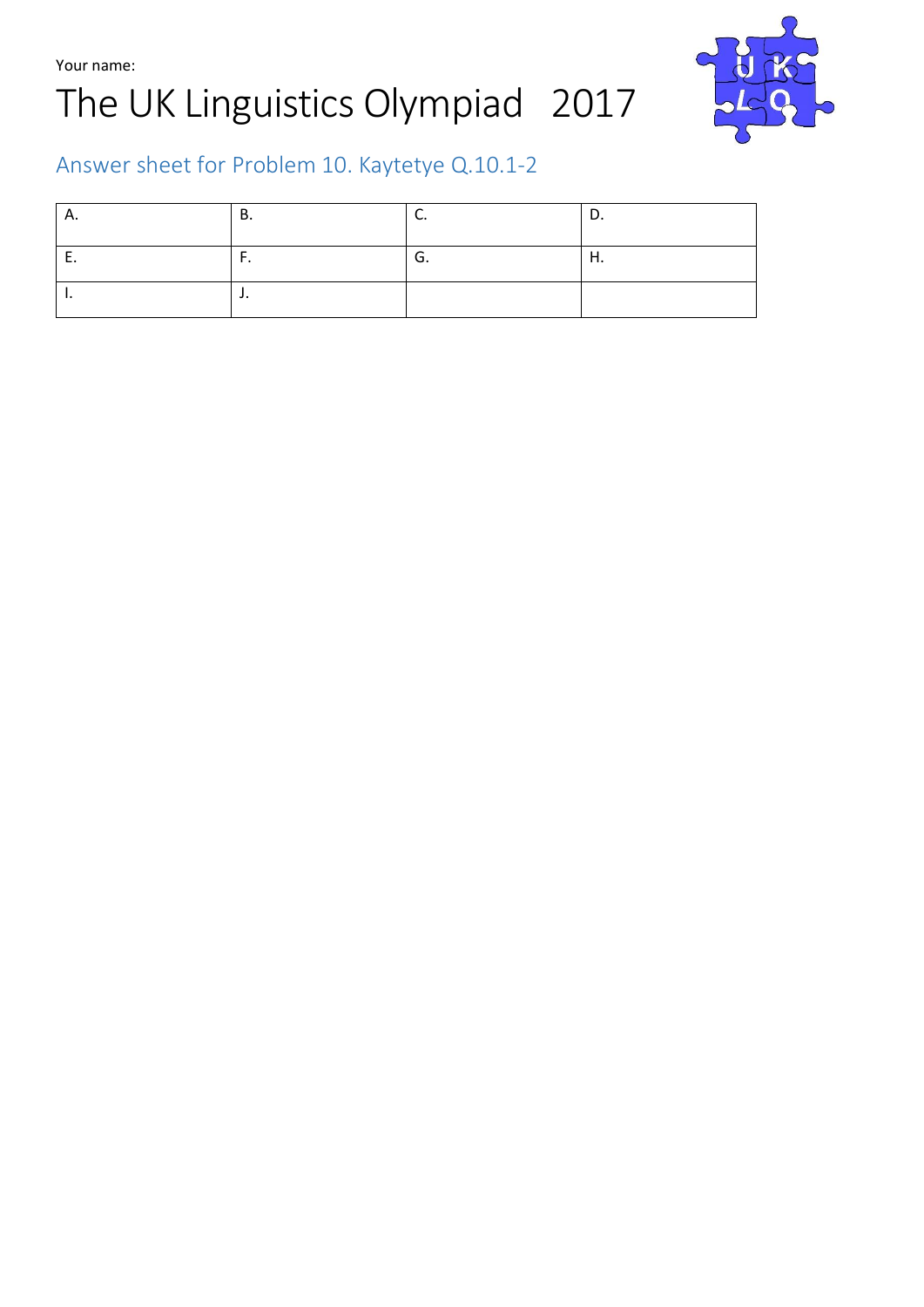# The UK Linguistics Olympiad 2017



### Solution and marking.

#### Scoring (max 20 + 10)

- Q.10.1-2: 2 points for each correct cell A-J. (max 20)
	- o '+' separates morphemes, but (of course) is not expected in the answers.
	- o 1 point for one correct morpheme
	- $\circ$  Ignore minor copying errors e.g. anthe  $\sim$  athe
	- Q.10.3. **Don't mark this question**! It will be marked centrally as a tie-breaker for borderline candidates (max 10)
		- o 3 points for a good account of morphology
		- o 3 points for a good diagram of kinship
		- o 3 points for a good definition of the three kinship sets
		- o 1 point for overall clarity of presentation

#### Q.10.1-2

| A. ayl+anthe | B. elw+ake     |                | D. mpwel+anthe  |
|--------------|----------------|----------------|-----------------|
| E. elw+ake   | F. ayl+eme     | G. mpwel+anthe | $H.$ at + angke |
| $l. ayn+ake$ | $J.$ ayn+anthe |                |                 |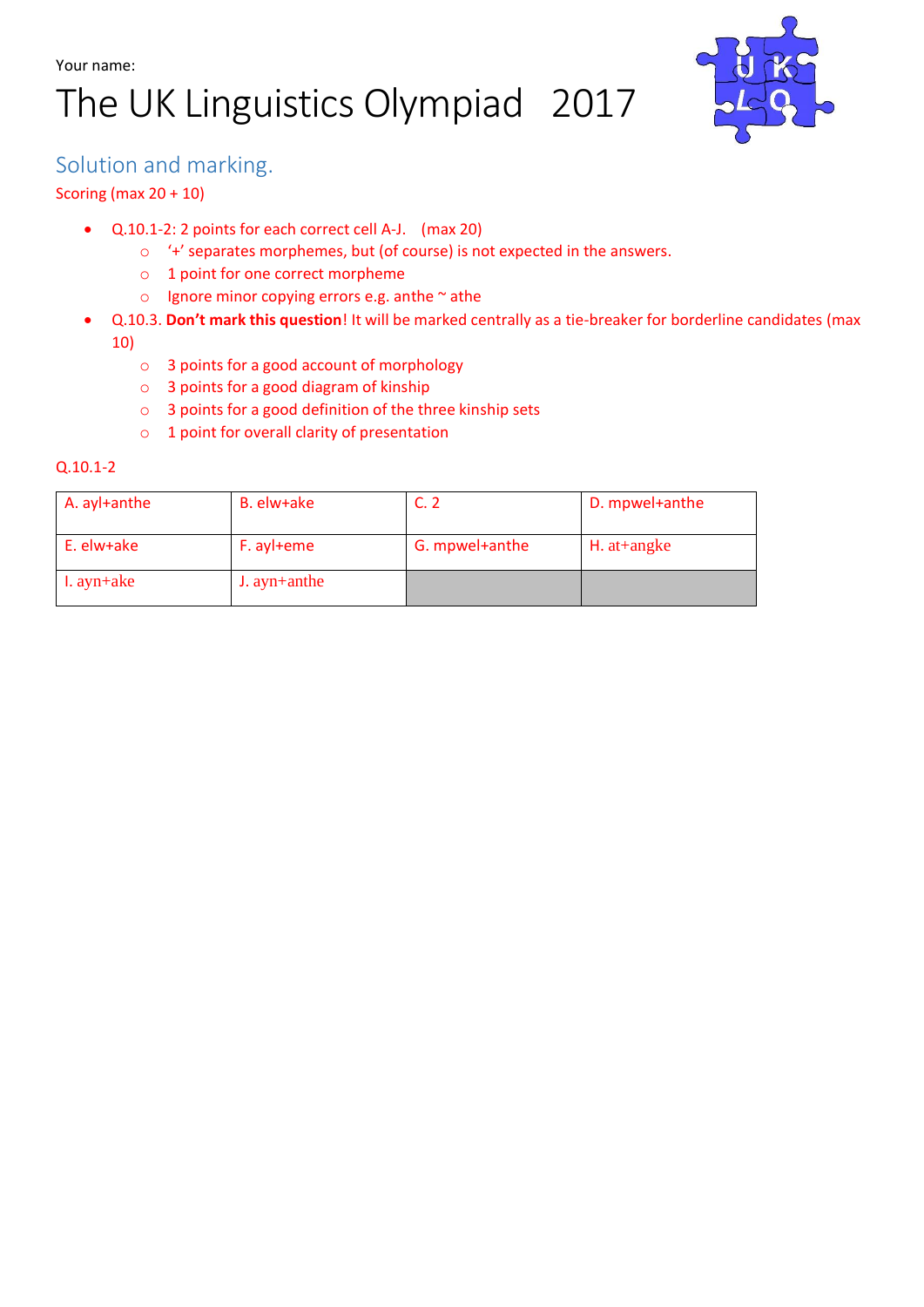## Your name: The UK Linguistics Olympiad 2017



### Commentary

#### **Morphology**

The full set of pronouns, distributed by person and 'set', is shown in this table.

|               | Set A        | Set B    | Set C          | morphology |
|---------------|--------------|----------|----------------|------------|
| 'we two'      | ayleme       | aylake   | aylanthe       | avl        |
| 'they two'    | elweme       | elwake   | elwanthe       | $elw-$     |
| 'you two'     | mpwele       | mpwelake | mpwelanthe     | mpwel-     |
| 'we plural'   | aynangke     | aynake   | aynanthe       | $ayn-$     |
| 'they plural' | atangke      | atake    | <i>atanthe</i> | $at-$      |
| 'you plural'  | errwangke    | errwake  | errwanthe      | $errw-$    |
| morphology    | -eme/e/angke | -ake     | -anthe         |            |

The only irregularity is in Set A.

#### **Semantics**

The three sets are based ultimately on the complex system of social divisions whereby each person is assigned automatically to one of two 'moieties' ('halves' of society) and to one of two 'generations' so that

- their moiety is the same as their father's (but not their mother's); they must marry someone from the other moiety.
- their generation is different from their father's, but the same as their grandfather's.

However, to solve this problem a candidate doesn't need to know about moieties and generations because the rules can simply refer to the geometrical patterns in a genealogical diagram, like this (with triangles for males and circles for females):



The sets can be defined in relation to this diagram:

- A: X + Y, where X and Y are linked by an even number of paternal links (i.e. links with a triangle at the top)
- $B: X + Y$ , where X and Y are linked by an odd number of paternal links
- C: other